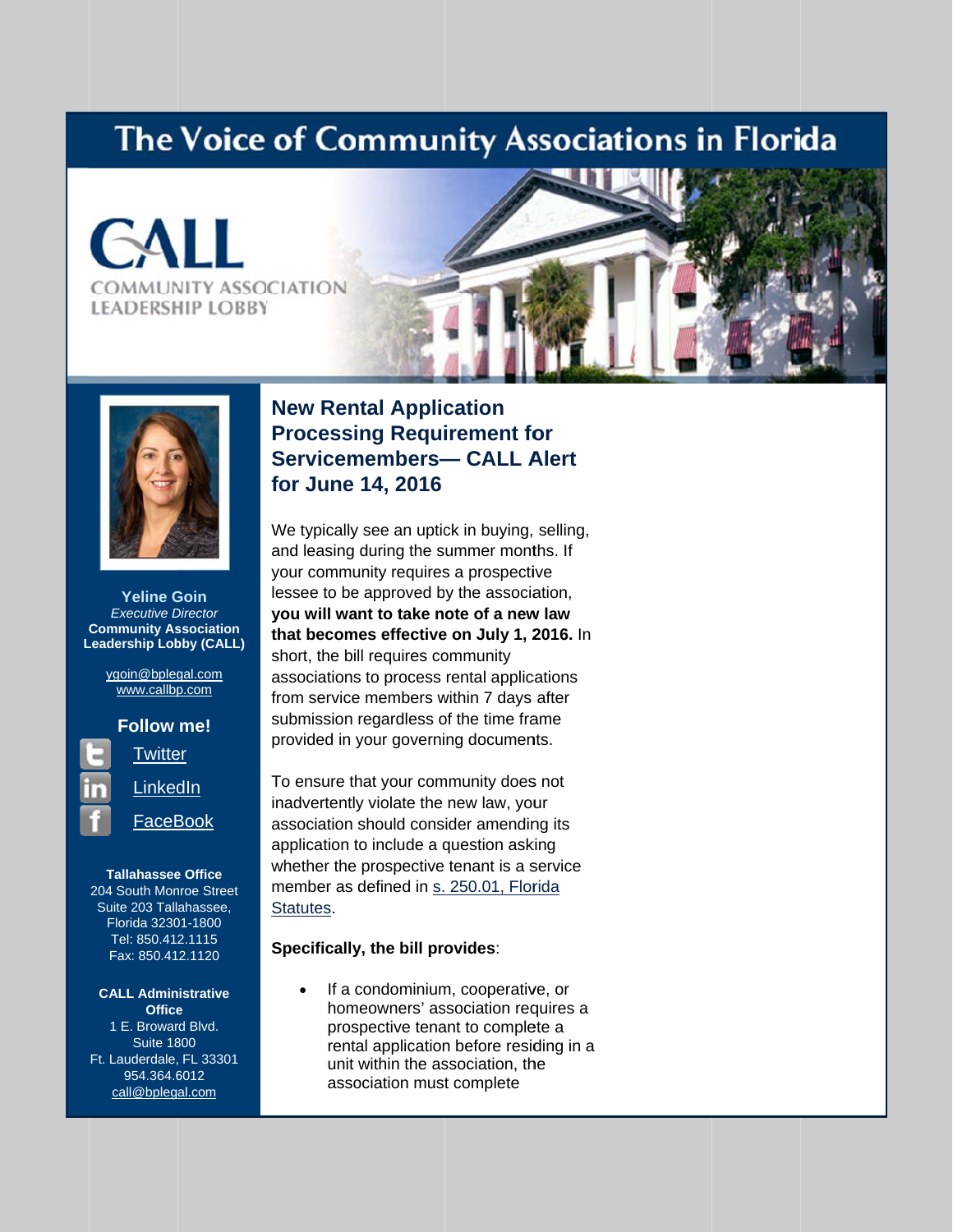|                                      |                                                          | $-0.30$                                                                                                                                                                                                                                 |                                                                                                |
|--------------------------------------|----------------------------------------------------------|-----------------------------------------------------------------------------------------------------------------------------------------------------------------------------------------------------------------------------------------|------------------------------------------------------------------------------------------------|
|                                      |                                                          | ×.                                                                                                                                                                                                                                      |                                                                                                |
| $\sim$                               |                                                          |                                                                                                                                                                                                                                         |                                                                                                |
| <b>William County County</b>         | -                                                        | the state for a state of the market of the charge of a state of the country<br>the color of the color of the color and the color of the color of the color<br>as deposits to an Anti-special state definition in the following stresses | <b>CONTRACTOR</b>                                                                              |
| <b>STATE</b><br>and the<br>All Corp. | Contractor March                                         |                                                                                                                                                                                                                                         |                                                                                                |
| $\sim$                               | the state dealership and the con-<br><b>MARINE AND</b>   | <b>STATISTICS</b>                                                                                                                                                                                                                       | $\frac{1}{2} \left( \frac{1}{2} \right) \left( \frac{1}{2} \right) \left( \frac{1}{2} \right)$ |
|                                      | ---<br><b>COLORED IN</b><br>--<br><b><i>CONTRACT</i></b> | $-$                                                                                                                                                                                                                                     | ÷<br>۰                                                                                         |
|                                      |                                                          |                                                                                                                                                                                                                                         |                                                                                                |
|                                      | $-0.000000$<br>$-$<br>$-100$                             | $\sim$                                                                                                                                                                                                                                  |                                                                                                |
|                                      | ____<br>---                                              |                                                                                                                                                                                                                                         | ٠                                                                                              |
|                                      | and the first party of the second<br>and de-             |                                                                                                                                                                                                                                         | ÷                                                                                              |

**Upcoming Classes** & Events

processing of the rental application submitted by a prospective tenant who is a service member, as defined in s. 250.01, within 7 days after submission.

- The association must, within that 7- $\bullet$ day period, notify the service member in writing of an application approval or denial and, if denied, the reason for the denial.
- Absent a timely denial, the association must allow the owner to lease the unit or parcel to the service member and the landlord must lease the unit or parcel to the service member if all other terms of the application and lease are complied with.
- The parties may not waive or modify  $\bullet$ the provisions of the law.
- The term "service member" is defined to include any person serving as a member of the United States Armed Forces on active duty or state active duty and all members of the Florida **National Guard and United States** Reserve Forces.

As always, if you have any questions about the contents of this CALL Alert, please do not hesitate to contact your CALL Team.

We wish you an enjoyable summer.

Very truly yours,

yeline Asin

Yeline Goin, Executive Director **Community Association Leadership Lobby** (CALL)